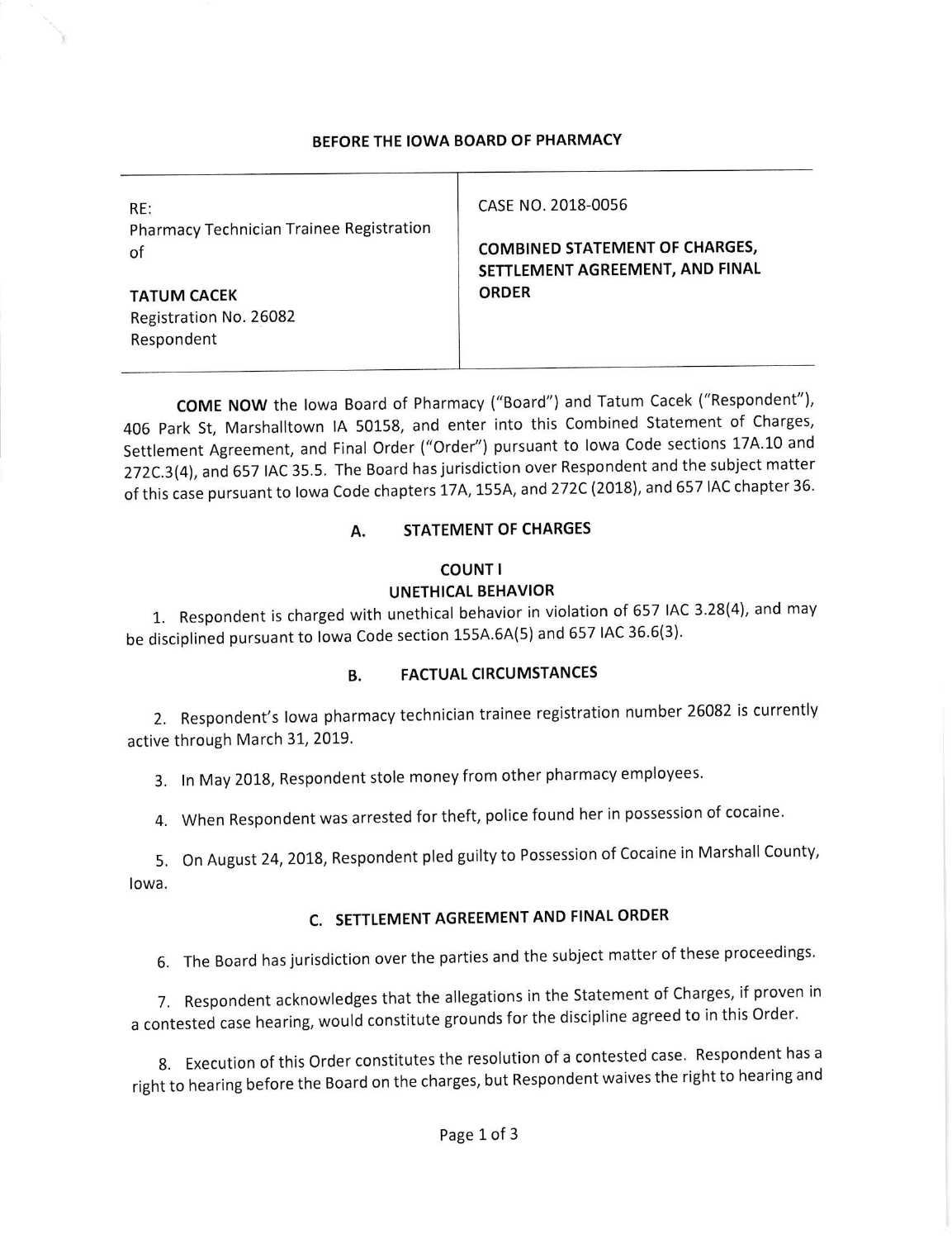all attendant rights, including the right to appeal or seek judicial review of the Board's action, by freely and voluntarily entering into this Order. Once entered, this Order shall have the force and effect of a disciplinary order entered following a contested case hearing.

9. Respondent acknowledges that she has the right to be represented by counsel on this matter.

10. Respondent agrees that the state's counsel may present this order to the Board and may have ex parte communications with the Board while presenting it.

11. This order is subject to approval by a majority of the full Board. lf the Board does not approve this order, it shall be of no force or effect to either party, and shall not be admissible for any purpose in further proceedings in this matter. lf the Board approves this Order, it shall be the full and final resolution of this matter.

12. This Order shall be part of Respondent's permanent record and shall be considered by the Board in determining the nature and severity of any disciplinary action to be imposed ln the event of any future violations.

13. Respondent understands the Board is required by federal law to report any adverse action to the National Association of Boards of Pharmacy's Disciplinary clearinghouse and the National Practitioner Data Bank.

14. This order, when fully executed, is a public record and is available for inspection and copying in accordance with the requirements of lowa Code chapters 22 and 272C.

15. The Board's approval of this Order shall constitute a FINAL ORDER of the Board.

## IT IS THEREFORE ORDERED:

16. Respondent agrees to VoLUNTARILY SURRENDER her pharmacy technician trainee registration to resolve this matter. This voluntary surrender is considered discipline and, when accepted by the Board, has the same force and effect as an order of revocation pursuant to 657 tAC 36.8.

17. Respondent agrees not to work in a pharmacy in any capacity in lowa unless her pharmacy technician trainee registration is reinstated. Any request for reinstatement will be governed by 657 tAC 35.36.

18. Should Respondent violate the terms of this order, the Board may initiate action to impose other licensee discipline as authorized by Iowa Code chapters 155A and 272C and 657 IAC chapter 36.